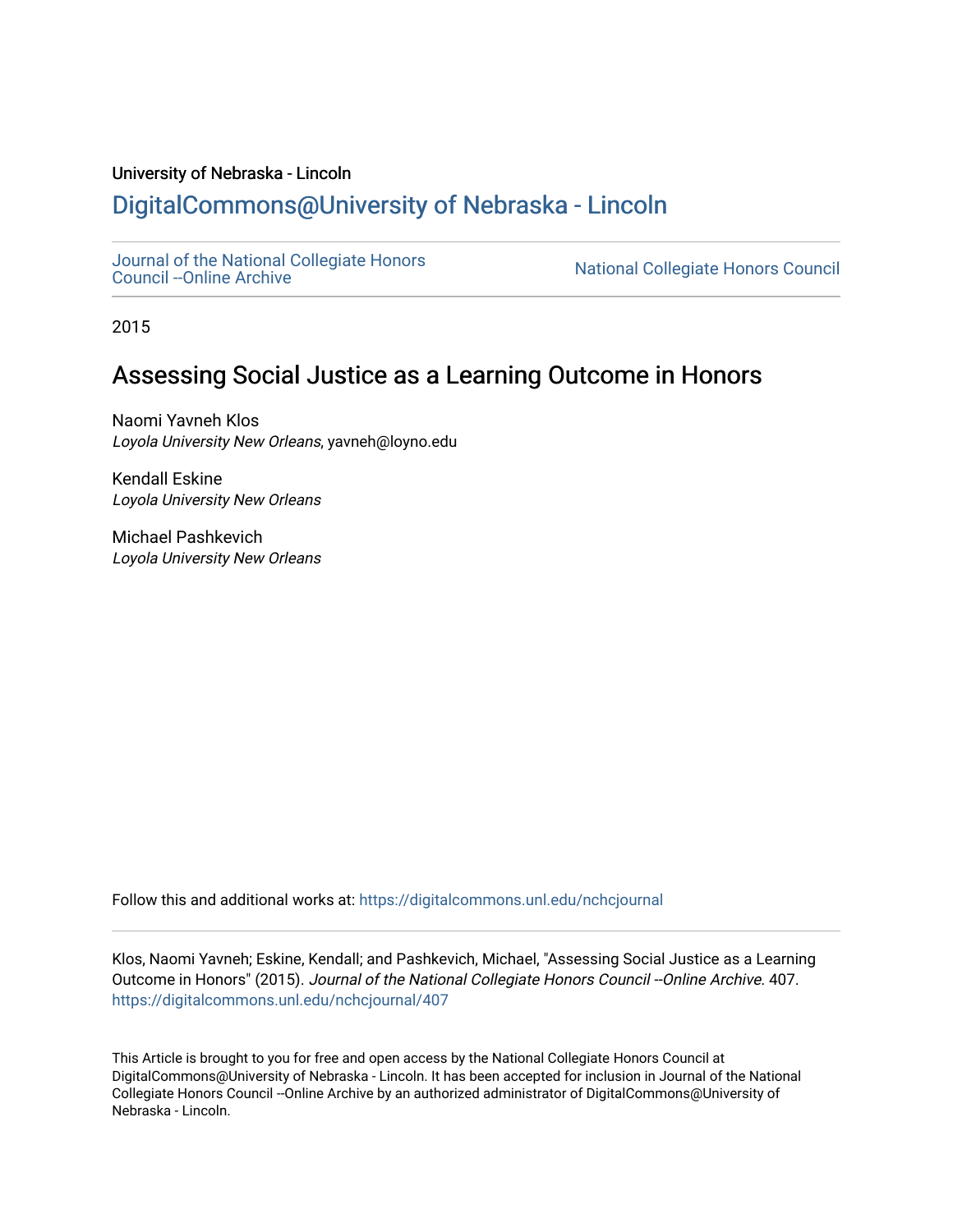# **Assessing Social Justice as a Learning Outcome in Honors**

# Naomi Yavneh Klos, Kendall Eskine, and Michael Pashkevich

Loyola University New Orleans

# **introduction**

Whether at public or private, secular or faith-based institutions, ques-<br>tions of social justice and civic engagement are an increasing focus of<br>the stration in honors of vertice. The emphasis or modes of location that are attention in honors education. The emphasis on modes of learning that are, in the terms of the National Collegiate Honors Council's 2014 "Definition of Honors Education," "measurably broader, deeper, or more complex" has encouraged the enhancement of experiential opportunities, including the exploration of "enduring questions" through service-learning, immersion experiences, and community-engaged research. Such opportunities play an important role in the holistic view of student development that is a general hallmark of honors education. If honors is, in part, about enriching a student's worldview by providing a unique educational experience, then understanding the "self" as an inhabitant of larger social institutions should be a significant part of that education.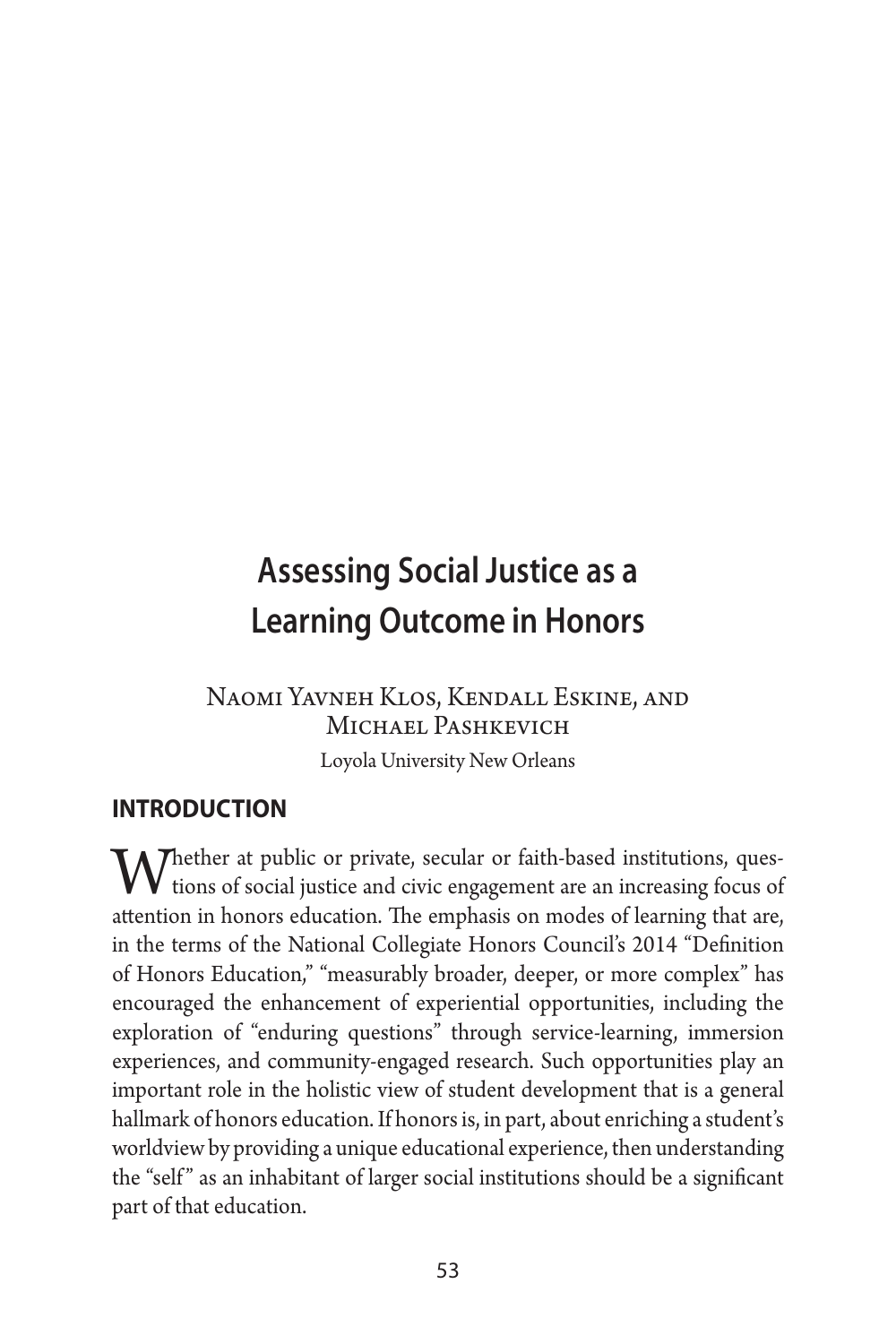Honors should be about more than the "self," though, also guiding students to understand societal structures, the forces that govern them, and the possibilities for both inequity and social change. As defined in the AACU's VALUE rubric, civic engagement is "working to make a difference in the civic life of our communities and developing the combination of knowledge, skills, values and motivation to make that difference." In other words, while students should be educated to approach big questions with an open mind, we don't want our best and brightest to be walking away with a neutral stance. Even the most ivory-tower university does not exist in a bubble; every institution, to some degree, relies on public funding and is affected by the challenges facing the most vulnerable in its community. Accordingly, honors programs need to teach high-ability scholars to use their vaunted critical-thinking skills to understand the world and its complexities. As graduates and future leaders, they will need the intellectual skills to find solutions, the listening skills to engage divergent opinions and effect workable compromises, and a moral compass to evaluate the ethical implications of situations and actions.

We designed a one-credit colloquium at Loyola University New Orleans to teach the skills that are necessary in considerations of social justice. The social pedagogy of the course is embedded in the mission of an honors program at a Jesuit institution, and assessment of the pedagogy took place in this context. At the same time, the study was based on several premises that are applicable to honors programs and colleges at a broad spectrum of institutions.

The first premise is that honors education should be grounded in an approach to knowledge that values education for its own sake and also calls students to bring their talents into the service of the world's great needs, i.e., to relate intellectual concerns to the goals of service, wisdom, and compassion.

The second premise is that we cannot expect students to acquire the requisite skills to understand and grapple with questions of justice through a one-off service requirement any more than we can expect first-semester students to write a thesis. Just as we break undergraduate research into scaffolded skills—how to read texts, how to find and analyze sources, how to develop an original hypothesis that draws from and responds to received opinion—so we need to provide incremental and ongoing training in the historical understanding of justice, in the embrace of diverse cultures and traditions, and in the experience of others.

Finally, we cannot expect such understanding to develop exclusively in the classroom. To understand a community, students need to be part of it. They need to go out into the larger community not just to serve or give back but to comprehend their similarity and solidarity with others whose lives on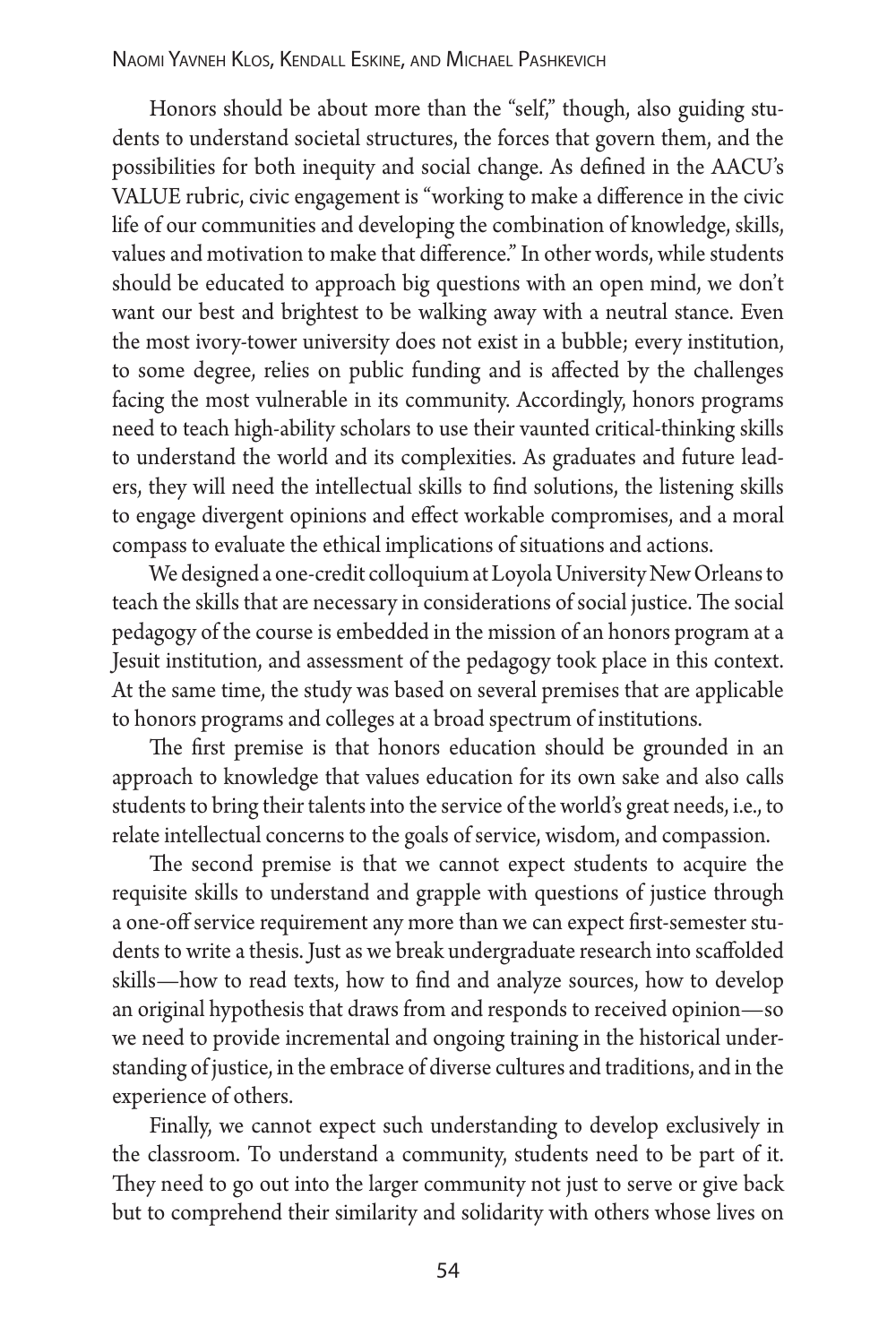the surface may seem disparate from their own. In the words of Peter-Hans Kolvenbach, "Students ... must let the gritty reality of this world into their lives, so they can learn to feel it, think about it critically, respond to its suffering, and engage in it constructively. They should learn to perceive, think, judge, choose, and act for the rights of others, especially the disadvantaged and the oppressed."

Jesuit and non-Jesuit honors programs alike can benefit from incorporating these premises of social justice into their pedagogy. Going beyond the individual benefits students might receive in an honors curriculum and connecting them to their local and global communities helps situate their learning in a meaningful context that can potentially enrich their understanding of complex social issues ranging from economic and health disparities to LGBT rights and cultural sensitivity. In this way, education is a vehicle for promoting the public good, a cause that requires no justification. We attempt such an effort by framing social justice within the diverse and unique culture of New Orleans.

### **institutional and programmatic context**

Loyola University New Orleans, as its name suggests, is a predominately undergraduate Jesuit university in uptown New Orleans. Although a dedication to excellence in academics, engagement, and community-building is not unique to Jesuit programs, what distinguishes honors at the Association of Jesuit Colleges and Universities (AJCU) member-institutions is the mindful basis of these dedications in association with what is termed our "Ignatian" identity, named for the founder of the Society of Jesus, Ignatius of Loyola. Jesuit institutions are not just Catholic schools but are rooted in a rigorous intellectual and spiritual praxis that has its foundation in Renaissance humanism and a 480-year-old mission of interdisciplinarity that embraces diversity and sees God in all things while fostering reflection and discernment, commitment to social justice, preferential care for the poor and vulnerable, and *cura personalis*, care of the whole person.

As a member of the National Collegiate Honors Council, the University Honors Program at Loyola University New Orleans (UHP) strives to conform to the National Collegiate Honors Council's "Basic Characteristics of a Fully Developed Honors Program." Jesuit honors programs have also articulated the "Essential Characteristics of a Jesuit Honors Program" (Association of Jesuit Colleges and Universities Honors Consortium) that reflect our specific tenets. These essential characteristics affirm the importance of a liberal arts education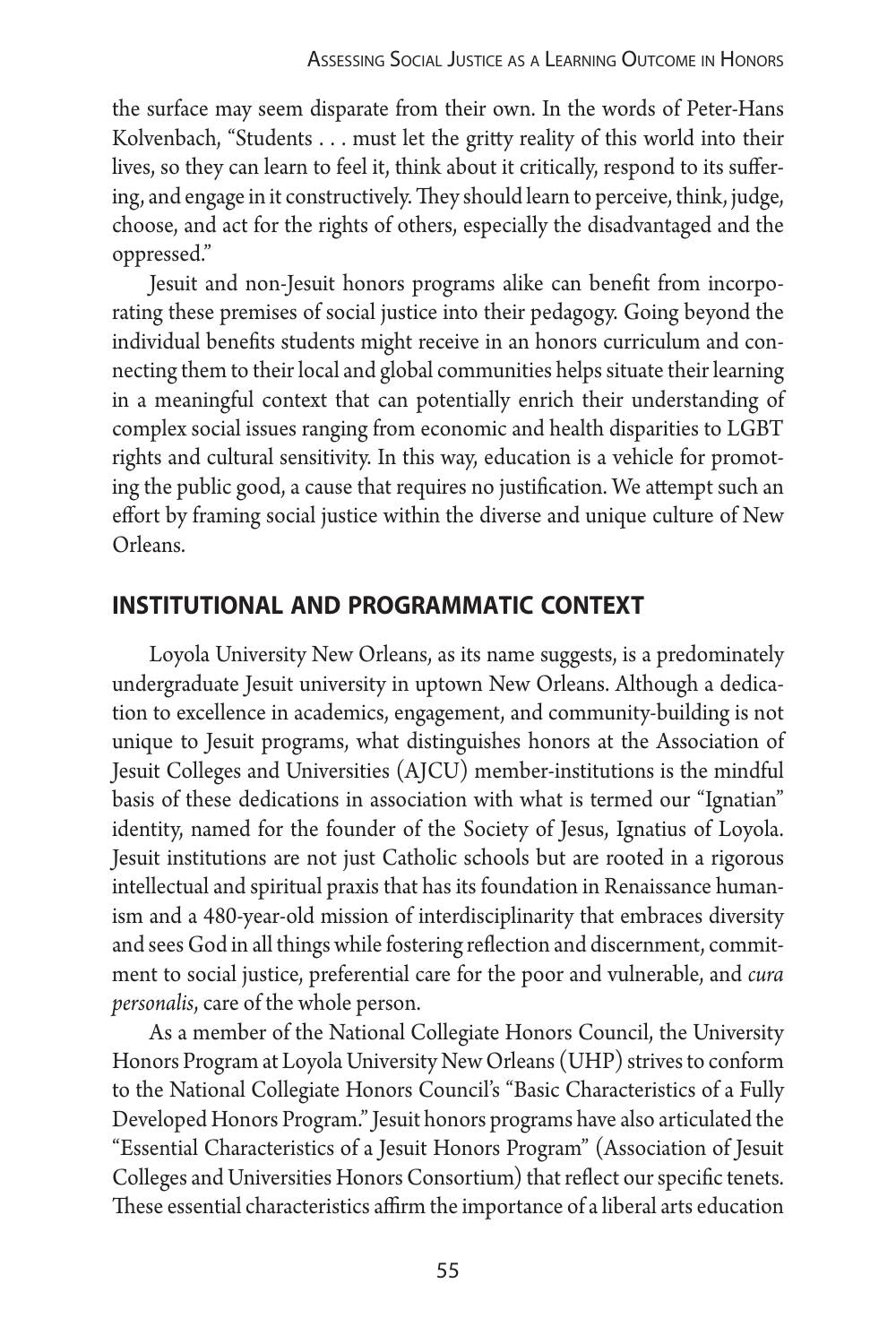and a "concern for knowledge in its own right" and also privilege a "harmony ... between the thirst for knowledge and wisdom and initiatives for peace and justice," calling students to "bring their intellectual talents into service of the world's great needs."

Thus, although the dedication to the liberal arts is shared with multiple honors programs both public and private, the explicit mission of the UHP, grounded in Jesuit characteristics, is to educate high-ability students to use their gifts to be "for and with others" (Arrupe). Consequently, in addition to "critical thinking" and "effective and articulate communication," the third over-arching learning outcome of the honors curriculum at Loyola University New Orleans is a set of objectives termed "Ignatian values": learning outcomes that should, in fact, prove useful to other programs ( Jesuit or otherwise) concerned with justice education. These objectives call for graduating honors students to be able to:

- **•**  Explain root causes of injustice;
- **•**  Discuss effective methods for preventing and responding to injustice;
- Evaluate the implications of different ethical perspectives;
- **•**  Evaluate their own attitudes and beliefs based on experiences with diversity; and
- Have a record of contributing to a social justice effort as part of their UHP experience.

The UHP's curriculum is scaffolded to introduce, enhance, and develop students' understanding and mastery of these learning outcomes over the course of several years through three required courses and additional opportunities for community-engaged activities and research. The required one-credit "Ignatian Colloquium" offers first-semester honors students an explicit introduction to our program and community as well as to social justice issues; in the second and third years, students are required to enroll in a communityengaged honors research seminar on a selected social justice topic as well as a required honors seminar focused on ethics.

However, assessing a curriculum's intended goals requires more than a checklist of courses. For example, quantifying that a hundred percent of firstyear honors students participated in at least one community engagement activity can affirm that students at least participated in, if not "contributed to," a social justice effort, but it provides no information about what lessons students took from the experience or whether they learned what we hoped and expected they might. Rather than relying on our assumptions about what we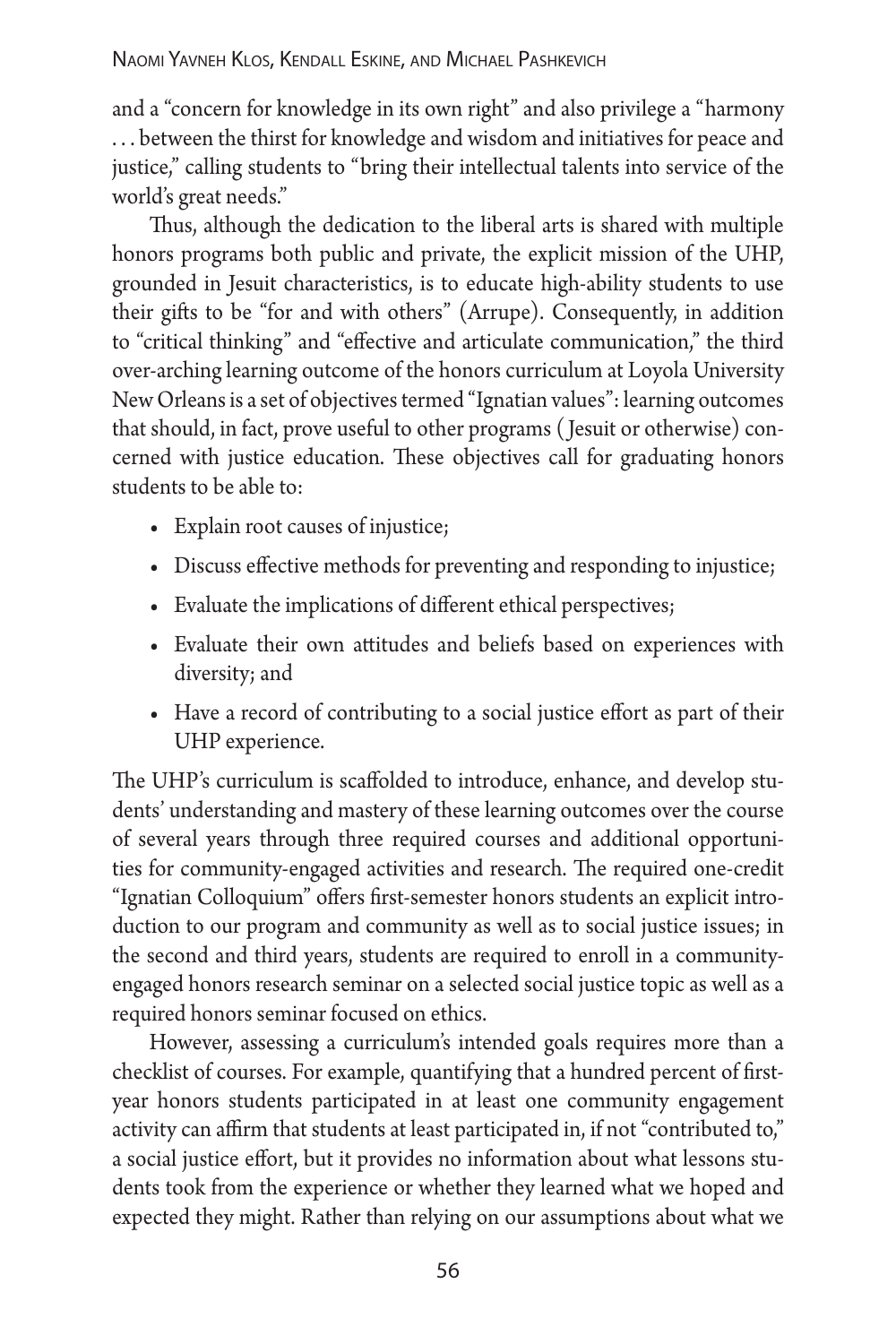believed students experienced in their community-engagement activities, we explicitly assessed outcomes that required students to evaluate "implications" and "their own attitudes and beliefs."

The inaugural iteration of Loyola UHP's introductory 1-credit Ignatian Colloquium was designed to introduce first-year honors students to Judaeo-Christian, classical, and other historical formulations of justice; to explore the transition from service to action (sometimes termed the "two feet of social justice"); and to encourage consideration of what justice issues were of particular concern to them individually and how they might respond to this concern. Although the course also included ten written critical-reflection assignments, our assessment study focuses on a short survey that was administered in the final week of the semester to determine attitudinal differences regarding social justice issues between the 83 first-year honors students who had completed the Ignatian Colloquium and a comparable cohort of first-year non-honors students (63 enrolled in General Chemistry and 79 enrolled in Introduction to World Religions). The areas of similarity and difference identified not only are important to our understanding of this particular seminar but have implications for how we can best introduce and develop concepts of social justice and social action to students in both faith-based and secular honors programs and institutions.

### **pedagogy of social justice**

Before examining the assessment and its results, it will be helpful to consider briefly the pedagogy of social justice. Regardless of an instructor's personal approach to such pedagogy, the objective is to develop undergraduates' perceptions of and attitudes toward their own current realities and their personal and social identities before moving to an analysis of deeper social structures. This student-centered approach requires learners to understand concepts of social justice theory before committing to social justice activities, yet even high-ability undergraduates often have no familiarity with such theories prior to enrolling in social justice courses. Hence, a curriculum that foregrounds social justice as a learning outcome should begin by introducing theoretical concepts in the first semester, starting with the idea of social justice itself. Authors including Schulz as well as Chope and Toporek recommend that students and instructors evaluate each other's understandings of social justice at a course's onset and then co-author a shared and mutually accepted definition of the term. This process, according to Souza, necessitates that students recognize their own "societal positionality" (20); that is, they must identify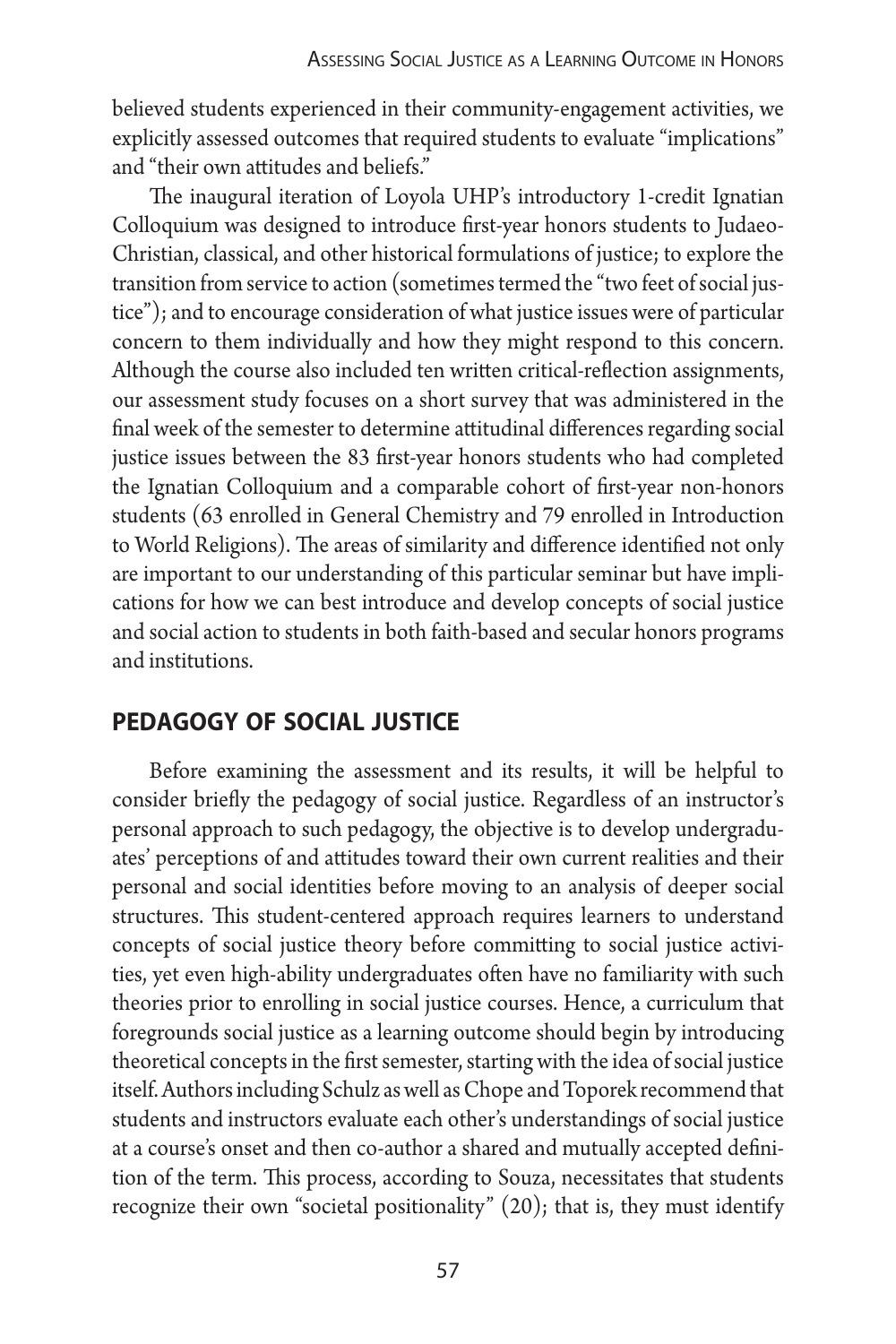and recognize the social privileges and/or suppressions bestowed on them by socially constructed systems. By acknowledging differing perceptions of social justice at a course's start, educators are better equipped to monitor and direct undergraduates' progressions both in individual courses and throughout a social-justice-based curriculum.

An ongoing social justice curriculum recognizes students as continuously developing individuals, who must navigate their growing awareness of both social positionality in general and their own long-term and emergent social identities. Faculty should work consciously with students to ensure that this self-realization process does not have a detrimental effect on students' developing social identities by inducing feelings of guilt or jealousy and thus potential resentment toward society and the self.

The Brazilian educator and philosopher Paulo Freire terms this process of personal examination *conscienzação*, which Oldenski translates as "the process by which human beings participate critically in a transforming action" and recognize that their realities can be determined by personal action (65). Freire's innovative educational style of critical pedagogy seeks to promote critical analysis of three essential questions: whom knowledge serves, why knowledge is developed, and how one might pursue more socially just realities (Oldenski, 86). This emphasis on student self-empowerment makes critical pedagogy an important contribution to social justice pedagogy. Other contributing frameworks include laboratory and intergroup education, experiential education, feminist pedagogies, liberatory education, and social and cognitive developmental models (Adams, 31–39, *passim*).

As Freire underscores, developing undergraduates' personal efficacies is a primary end of social justice curricula (Oldenski, 83). Frequent attempts are made to integrate social justice pedagogy within curricula through service learning courses, which may range from projects focused on what is sometimes termed "charity" (technical concern or direct action) to projects addressing "social change" (political activism) (Cuban and Anderson, 145). Ideally, social justice pedagogy encourages undergraduates to pursue projects of social change, allowing them to produce long-lasting effects at their service learning sites so that, rather than organizing a food drive for an inner-city community, social justice pedagogy favors the installation of an urban farm to produce ongoing sustenance.

Because action and reflection cyclically influence one another, students participating in service learning courses with mandatory reflections witnessed improved and more effective service learning experiences (Cuban and Anderson). Reflection writings also promote undergraduates' understandings of the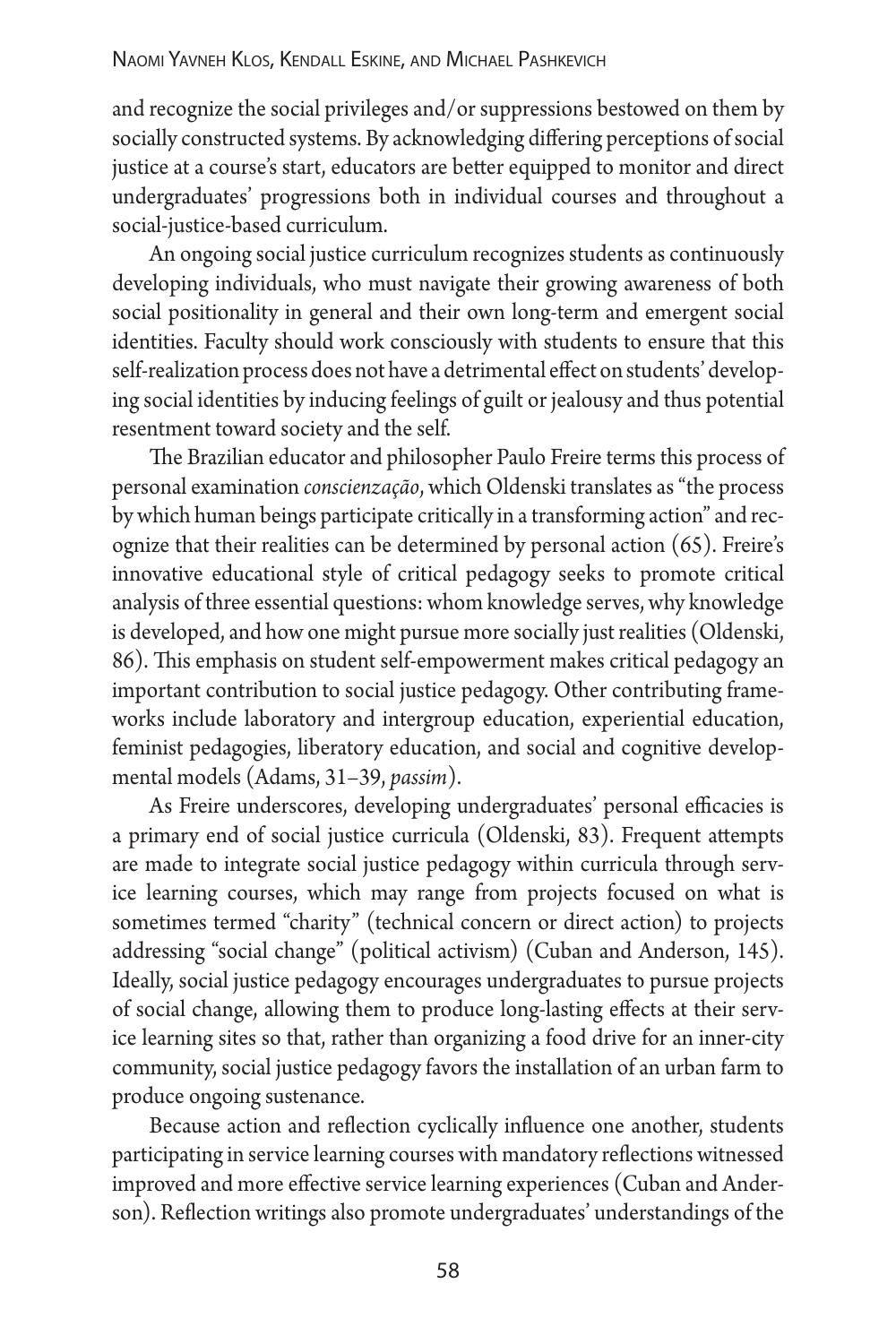unique role global solidarity fulfills in attaining social change (Popok). Pable notes that reflections increase students' appreciations of shared humanity and humility with service learning collaborators, change students' mindsets concerning certain social injustices, and enable students to better comprehend the relationship between oppressed peoples and societal elites within current social systems (134–35).

Religions and spiritualities generally encourage reflection practices, often in the form of prayer. Ignatian spirituality, the belief system at the heart of the Jesuit tradition of education, places particular value on reflection techniques, most obviously through Ignatius's *Examen*, which requires a daily review of one's actions and emotions:

- Become aware of God's presence.
- **•**  Review the day with gratitude.
- Pay attention to your emotions.
- **•**  Choose one feature of the day and pray from it.
- Look toward tomorrow. (Loyola Press)

Despite (or, indeed, because of) this reflective stance, Ignatian spirituality is fundamentally one of action; as Coghlan notes, "The Ignatian God is busy, and is to be found not, or not only, in some static bliss but rather in acting in the world" (93). Those invested in Ignatian spirituality thus comprehend their personal efficacies and agencies, an idea articulated to students in the Jesuit tradition as a call to "set the world on fire." As part of spiritual praxis, the Ignatian God invites humanity to seek and find God in personal and worldly experiences and then actively respond to these occurrences; in other words, this God is a deified embodiment of social justice pursuits. Despite its Catholic origins, however, properly conducted Ignatian pedagogy is nonspecific to any religious or spiritual subscription, emphasizing the "importance of respecting the unique ways of diverse cultures, even as they share and promote a core belief," a concept referred to as "inculturation" (Georgetown). Such inclusivity promotes global solidarity and the pursuit of social justice (Kammer).

# **the goals and structure of the ignatian colloquium**

Addressing social justice from the Ignatian perspective of a specifically Jesuit honors program requires explicit discussion, both in the classroom and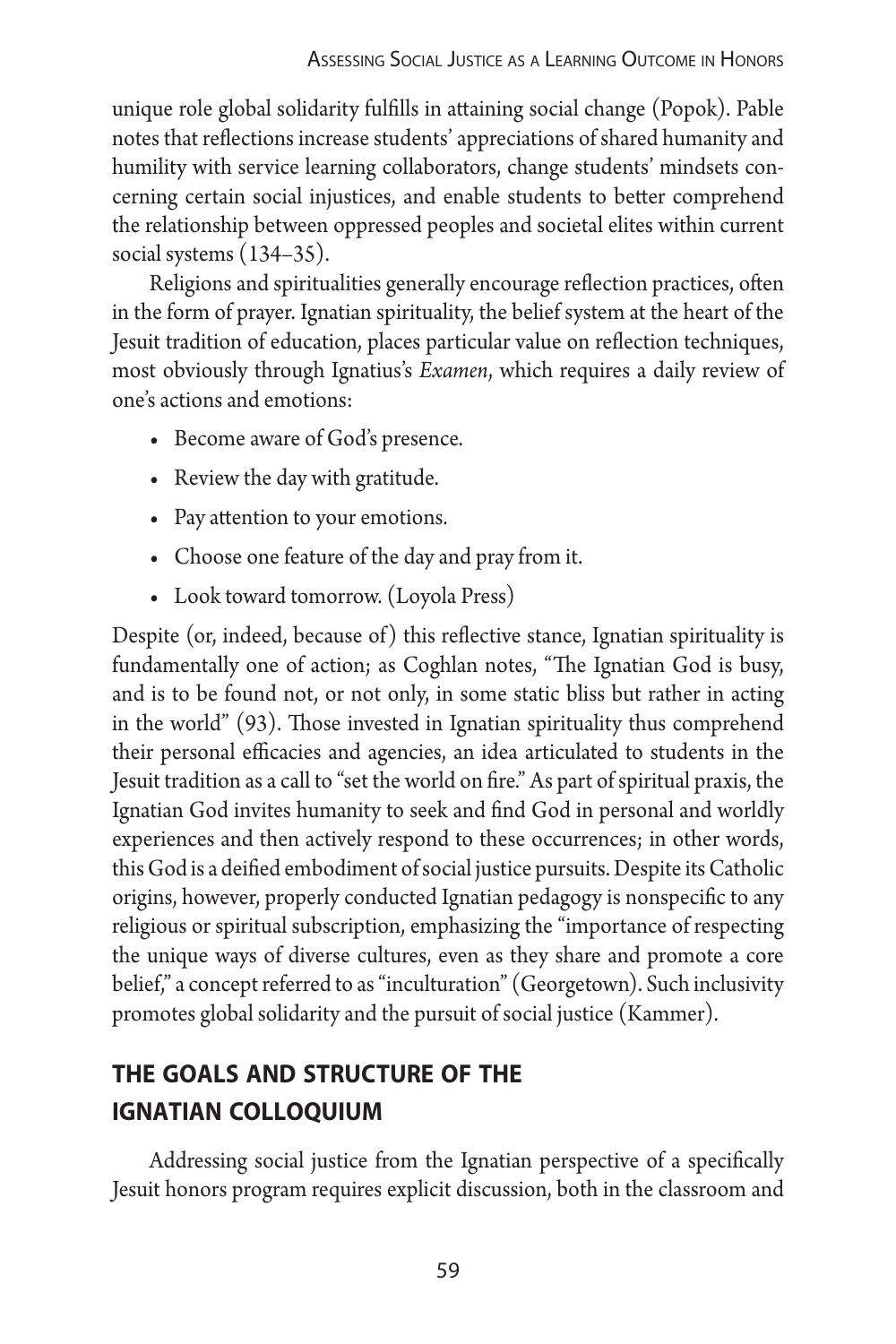in the larger honors community, of what "Jesuit" does and does not mean. For example, it does not mean that students are expected to be Catholic or even to believe in God. It does mean that our university's honors program strives to be a community that cares for the whole person; that embraces interdisciplinarity, experiential learning, and diversity; and that encourages its students to have special concern for the poor and oppressed, heeding the call to make the world more just. Accordingly, the UHP's 1-credit "Ignatian Colloquium" is designed to offer incoming honors scholars an explicit introduction to what it means to be part of a Jesuit honors program and to create a shared community through interactions with each other, with peer mentors from the honors program, with faculty mentors, with the honors director and Jesuit Honors Fellow, with members of Loyola's Jesuit Social Research Institute, and with the Loyola University and New Orleans communities.

The pilot semester in fall 2013 began with a four-hour retreat that included community-building icebreaker activities and story circles. The Colloquium met weekly thereafter for an hour and fifteen minutes for fifteen weeks, including presentations on and discussions of the Jesuit tradition, historical concepts of justice, and Catholic social teaching. Students met in mentoring groups (eight students with a student mentor and a faculty mentor) several times a month outside of class and were required to engage in several group activities, including the design of a short-term community engagement project based on a group reflection exercise on the question "What issue of social justice is important to you and what personal gifts might you draw upon to address it?" Students also completed individually ten written reflections, considering such activities as a "friend date" and attendance at a religious service not in their tradition as well as their personal beliefs. For example, students were asked to review the walkway of pavers outside of the university library listing such Jesuit values as "Finding God in all things" or "Learning from experience." The required reflection asked, "Which paver speaks to you and why?"

Introducing honors students to concepts of justice and injustice includes relating theory to students' lived experience and perceptions. To this end, each justice-focused learning goal for the colloquium was articulated to include both an informational or conceptual component and an applied one:

**•**  To develop an introductory understanding of Jewish, Catholic and classical texts and teachings on justice and the basics of Catholic Social Thought; and to relate these teachings to their own understanding of justice issues;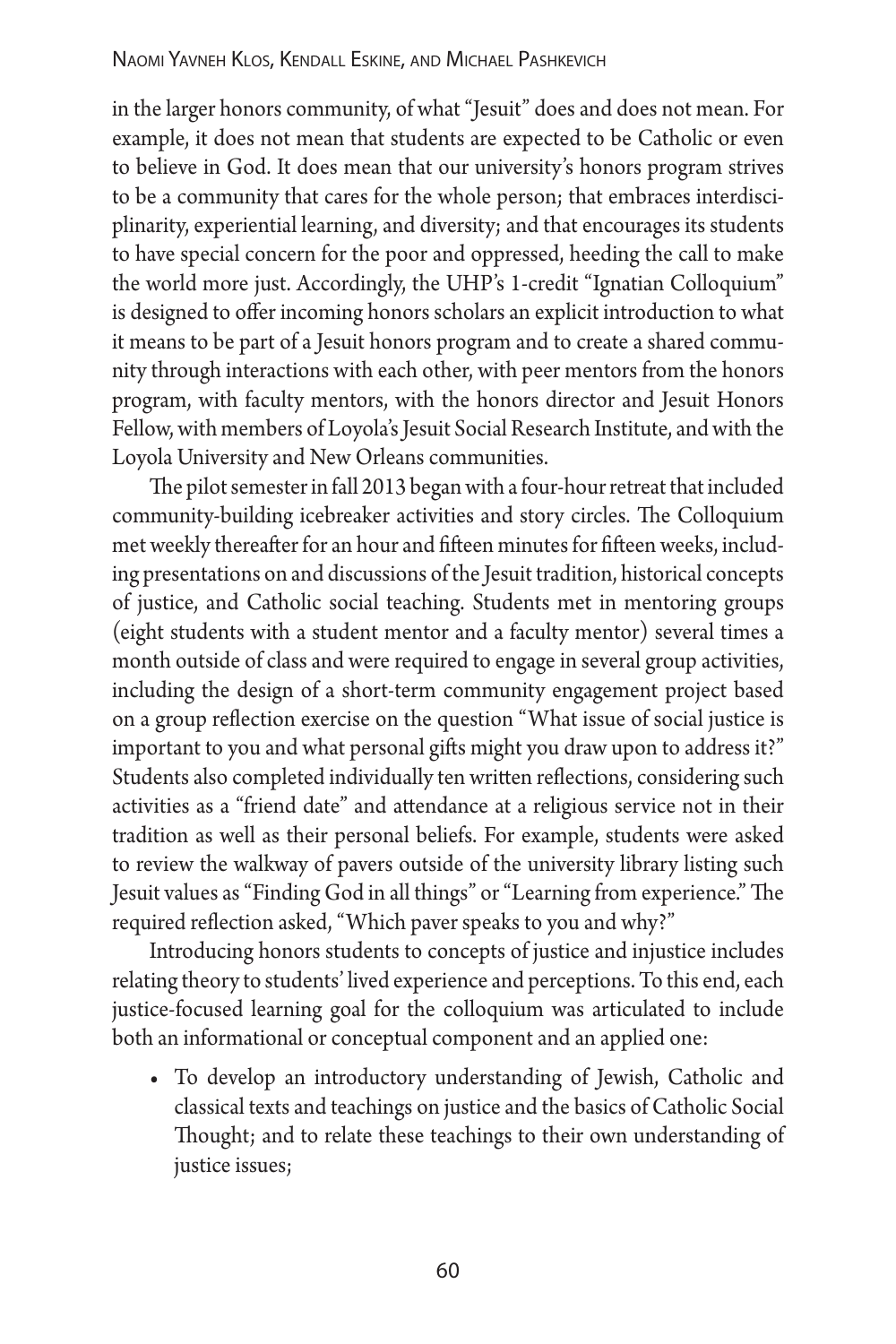- **•**  To develop students' understandings of several justice issues important to our community (New Orleans); and to guide students in reflecting upon what justice issue is particularly significant for each of them and why;
- **•**  To enable students to distinguish between "community service" and "community engagement" through the concept of the "Social Change Wheel" (Appendix A), which presents models of community involvement (direct service, socially responsible daily behaviour, community education, voting, etc.) as spokes on a wheel moving from charity to social action; and to encourage students to visualize and actualize what such a transition might look like in their own actions.

The third goal—distinguishing between "community service" and "community engagement"—is especially important for first-year college students in a program that encourages students to "bring their intellectual talents into service of the world's great needs" (Association of Jesuit Colleges and Universities Honors Consortium). Whether due to high school or scholarship requirements, participation in faith-based activities, or personal motivation, most students arrive at college (public or private) having already participated in community service, sometimes quite extensively. These previous experiences, however, are highly variable in quality and pedagogical efficacy. Some students perceive these experiences as life-changing while others find them a bothersome college-application or service-hour check-off, to be gotten out of the way as painlessly as possible. At either end of this spectrum, most community engagement opportunities for high school students lack a reflection component to help students process their experiences, and the activities (building houses, serving in a soup kitchen, tutoring at-risk children) involve direct service almost exclusively.

Direct service can be a compelling, accessible, and developmentally appropriate form of community engagement, particularly for a young or inexperienced learner. In discussing the "pastoral circle" (a tool initially conceived within the framework of Catholic social teachings but highly applicable to justice education in a variety of contexts; see Appendix B), Fred Kammer has mapped how the first step in action toward justice is experience, i.e., questioning and then understanding "what is going on" in the life of someone experiencing oppression  $(5-7)$ . In order to move toward justice, students must take the lessons from that experience and begin to explore and understand the societal and cultural situation underpinning inequity; they also must recognize that charity (direct service) alone will not change the status quo. At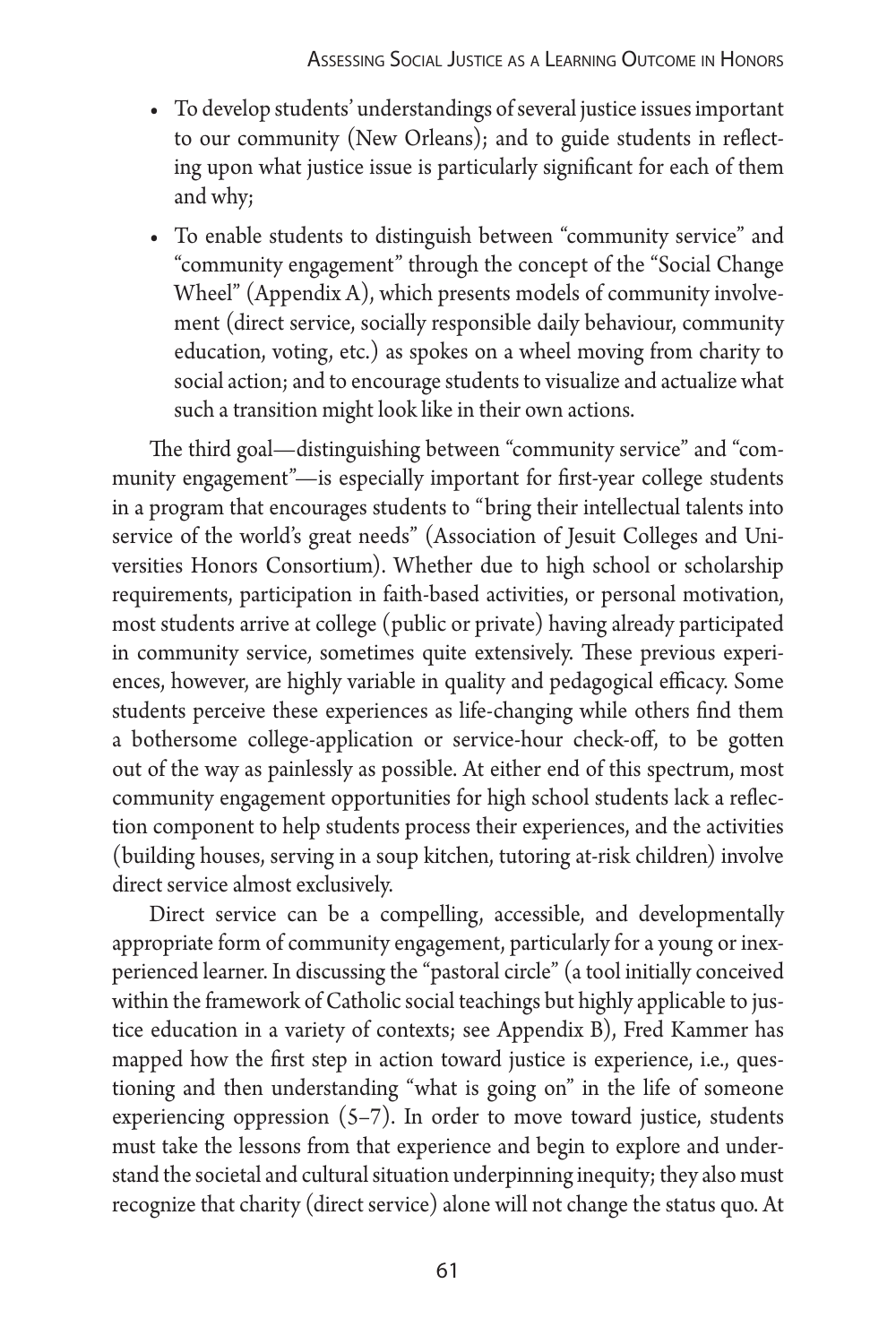this point, students are introduced to, and begin to conceptualize for themselves, other kinds of actions they might take in order to effect social change and move toward justice. In such conversations, the Social Change Wheel (Appendix A) is an effective tool in diagramming clear and comprehensible examples. The classic "feed a man a fish" adage is a propos here: to feed a man a fish is "direct action." Offering a workshop on fishing is "community education." Lobbying congress to pass a clean water act so that fish can thrive in the river is "political advocacy." Being able to conceptualize such options is an important first step even if, developmentally, most social justice novices will still opt for direct service.

Such was the case in the Ignatian colloquium. Mentoring groups were asked in an in-class reflection activity to "think around the Social Change Wheel" regarding a justice issue of their choice; preparatory to designing and implementing a short-term engagement project and after considering such options as political advocacy (letter writing, for example) or community education (posters or a presentation on campus), seven out of eight groups elected to do a one-day, direct-service activity. The eighth group worked with a local charter school to develop a literacy project that is now in its third semester. This program, "Mission Imprint," has proven sustainable and engaging for both sides of the partnership, with several honors student tutors choosing to enter Loyola's teacher education program based in part on their experiences at the charter school. Still, the tutoring offered through "Mission Imprint" is a direct service activity open to all honors students, providing opportunities for the more experiential interactions that, according to the model of social justice pedagogy presented in the pastoral circle, encourage students to explore the societal bases of inequity. More significant to the present study, however, is whether the required engagement activities and the colloquium as a whole affected student attitudes to and interest in both general and specific social justice issues.

# **the assessment survey and its analysis**

Drawing upon Paolo Freire's concept of education as continuous development, perhaps our biggest question was the impact of the Ignatian colloquium on shaping student attitudes toward social justice. In order to explore how the experience of students in the Ignatian colloquium might or might not have affected attitudes, in the final week of the semester the same survey was administered to the 83 students in the colloquium as well as to 63 non-honors students enrolled in General Chemistry I and 79 non-honors students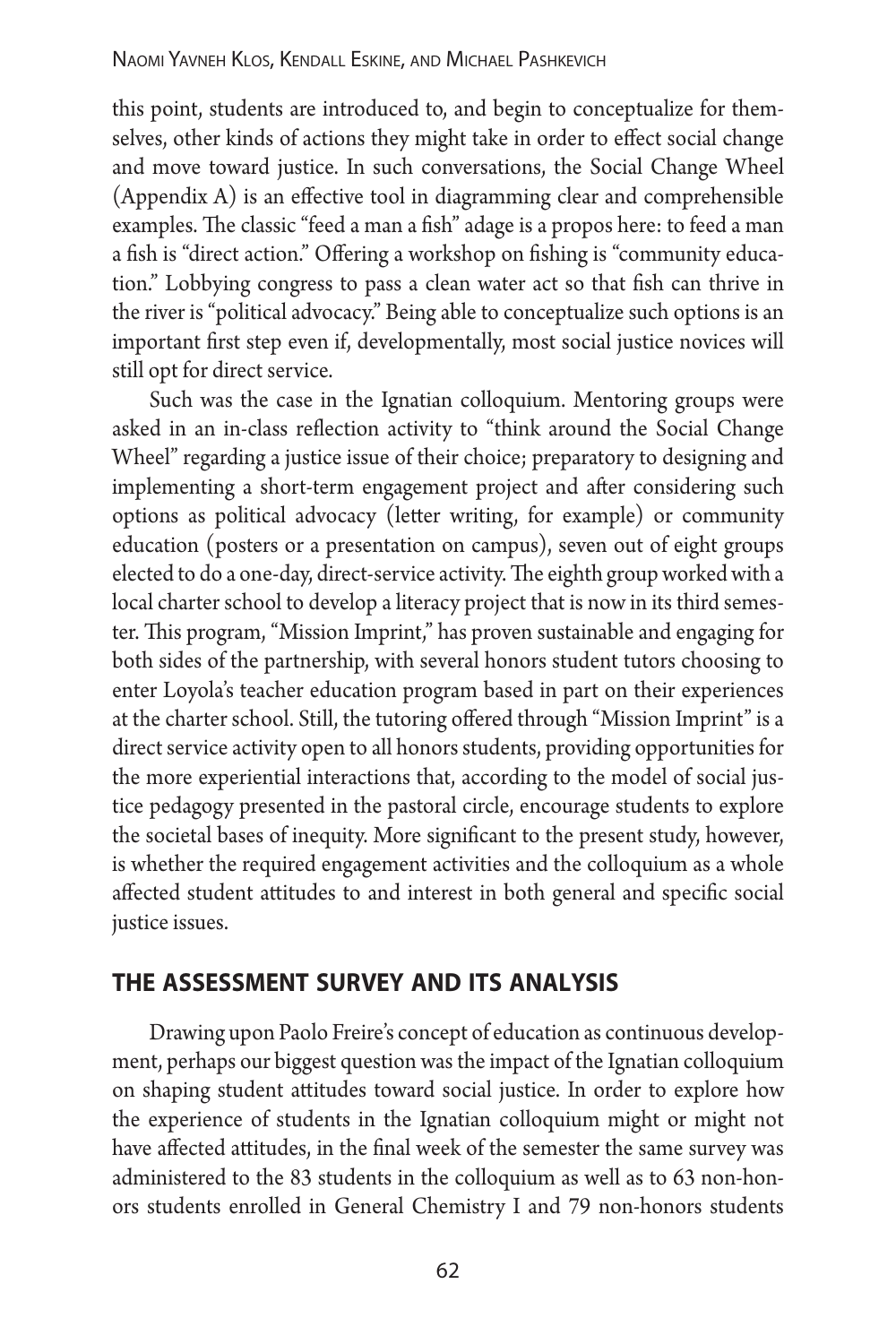enrolled in Introduction to World Religions. While first-year students enrolled in the chemistry course are required to have the same minimum SAT or ACT math score as entering honors students, the large majority of the 63 chemistry students surveyed did not have the required composite SAT/ACT scores to qualify for invitation to the UHP. (An additional 17 members of the two general chemistry sections who participated in the survey were members of the UHP; these honors students completed the survey as part of the Ignatian colloquium cohort rather than the chemistry cohort.) Introduction to World Religions, in turn, is a requirement for non-honors students, who generally (although not exclusively) take it in their first year at Loyola; students in the UHP are not permitted to enroll in this course.

The survey consisted of eight items on a 7-point Likert scale, with higher numbers indicating stronger endorsement of the statement. Included were general statements such as "There are few issues that are as important as social justice" and "Generally speaking, people should be more concerned about the welfare of others." Also included were statements with a political bent ("I believe more governmental funding should be dedicated towards social justice") and some relating to personal priorities among issues ("*Local* social justice issues that impact us directly [e.g., neighborhood crime] are more important than *global* social justice issues that do not [e.g., world hunger]"). Two statements addressed personal agency: "Social justice is a nice idea, but I don't think you can really put it into practice" and "What I do every day has the potential to play an important role in social justice."

To determine the effects of the Ignatian colloquium training on students' social justice attitudes, a one-way analysis of variance (ANOVA) was conducted with course type (Ignatian Colloquium, Introduction to World Religions, and General Chemistry) treated as a between-subjects factor. Since the eight social justice items assessed different parts of the construct, it is unsurprising that a factor analysis revealed several distinct loadings in this measure. Hence, we instead used separate ANOVAs to explore the items individually, which enabled us to better observe any subtle differences in student attitudes across these items. Only two items revealed significant differences. For one item, "Social justice is a nice idea, but I don't think you can really put it into practice," colloquium participants were reliably more likely to disagree with the statement (*M* = 2.31, *SD* = 1.28) than the students in chemistry (*M* = 2.88, *SD* = 1.48) and religion ( $M = 3.06$ ,  $SD = 1.66$ ) courses,  $F(2, 157) = 4.196$ ,  $p < 0.05$ , and posthoc LSD tests confirmed that the colloquium condition significantly differed from the two control conditions. For the other item, "What I do every day has the potential to play an important role in social justice," similar patterns were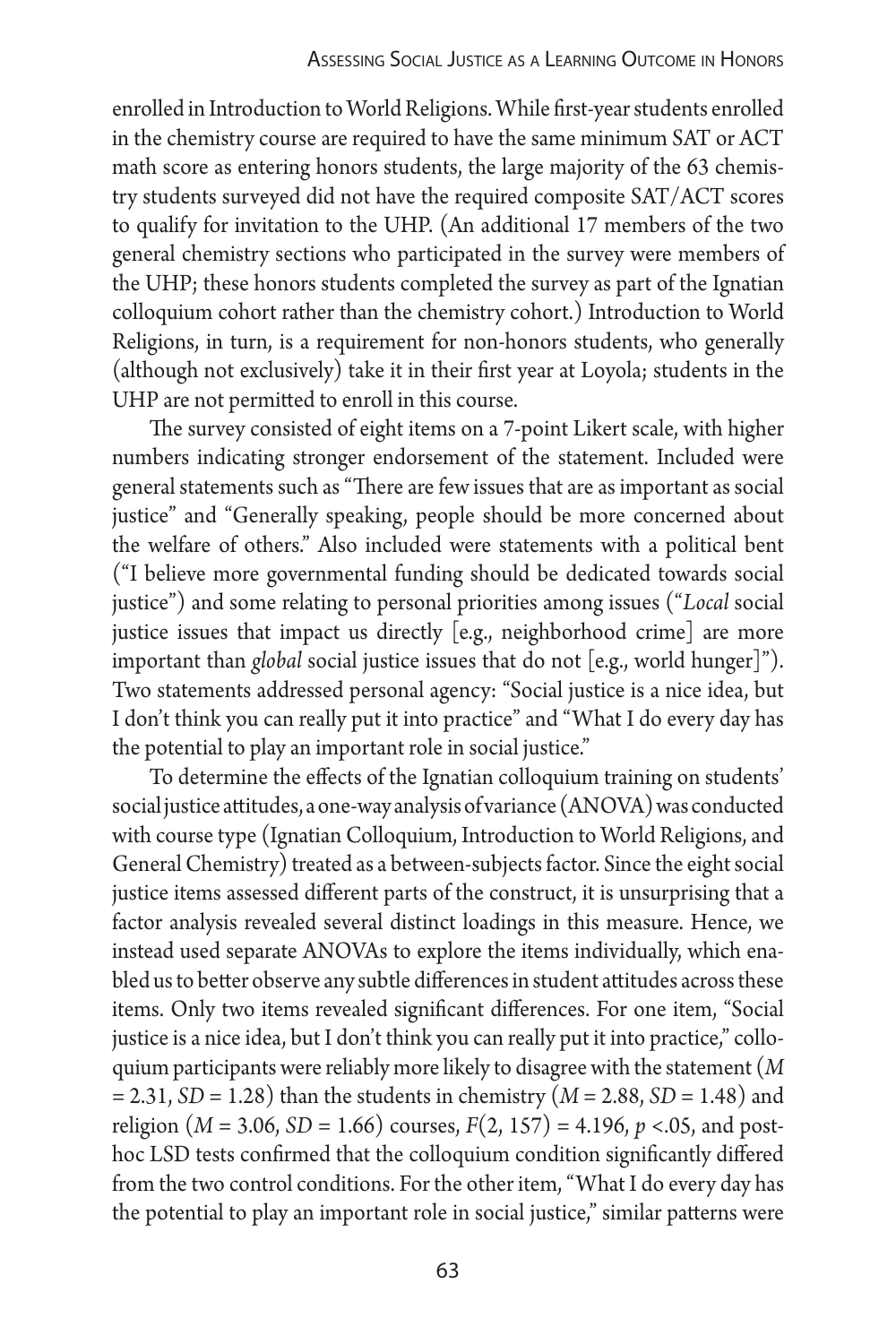observed such that the colloquium students were more likely to endorse the statement  $(M = 5.10, SD = 1.34)$  compared to the chemistry  $(M = 4.79, SD =$ 1.28) and religion (*M* = 4.44, *SD* = 1.37) students, *F*(2, 157) = 3.556, *p* <.05.

Rephrased, in analysing the data we conducted separate ANOVAs to explore subtle differences in student attitudes across eight questions. Two items revealed significant differences: for the statement, "Social justice is a nice idea, but I don't think you can really put it into practice," Ignatian Colloquium participants were reliably more likely to disagree while the honors students were *far more likely* to endorse the statement "What I do every day has the potential to play an important role in social justice."

Because we might expect differences in critical thinking and problem-solving skills in responses from honors and non-honors cohorts, the distinctions revealed in this study may at first appear unremarkable. What we find noteworthy, though, is that we found no statistical differences in responses to the other items (e.g., "There are few issues as important as social justice" and "I believe more government funding should be dedicated towards social justice"). The results, then, point to a potentially important difference between the Ignatian colloquium students and the non-honors students surveyed. Unlike the latter group, the honors cohort's attitudes support the notion that one's daily actions and engagement with others constitute a critical component of social justice.

The study had several limitations. The assessment was only a post-test; accordingly, although we can determine that attitudes toward agency and selfefficacy in social justice differed between the honors and non-honors cohorts, we can only infer that the difference resulted from the experience of the honors colloquium. Students may have entered the UHP with a stronger sense of agency, and some may have specifically elected to participate in honors because of a concern for justice. Moreover, in the first-year class included in this study, almost every student with honors credentials accepted the invitation to participate in the UHP, so their superior academic success and stronger academic abilities in high school might have shaped their responses in some way.

Secondly, although we strove to identify a control group against which we might compare the results of Ignatian Colloquium participants, the two cohorts were not directly parallel. All first-year honors students were enrolled in the colloquium as a core requirement for the UHP. The first-year interdisciplinary humanities seminar requirement for honors students, which is a distinct course from the colloquium (and in which all colloquium students were simultaneously enrolled) requires and develops more complex critical thinking skills than the non-honors first-year seminar. Perhaps the attitudes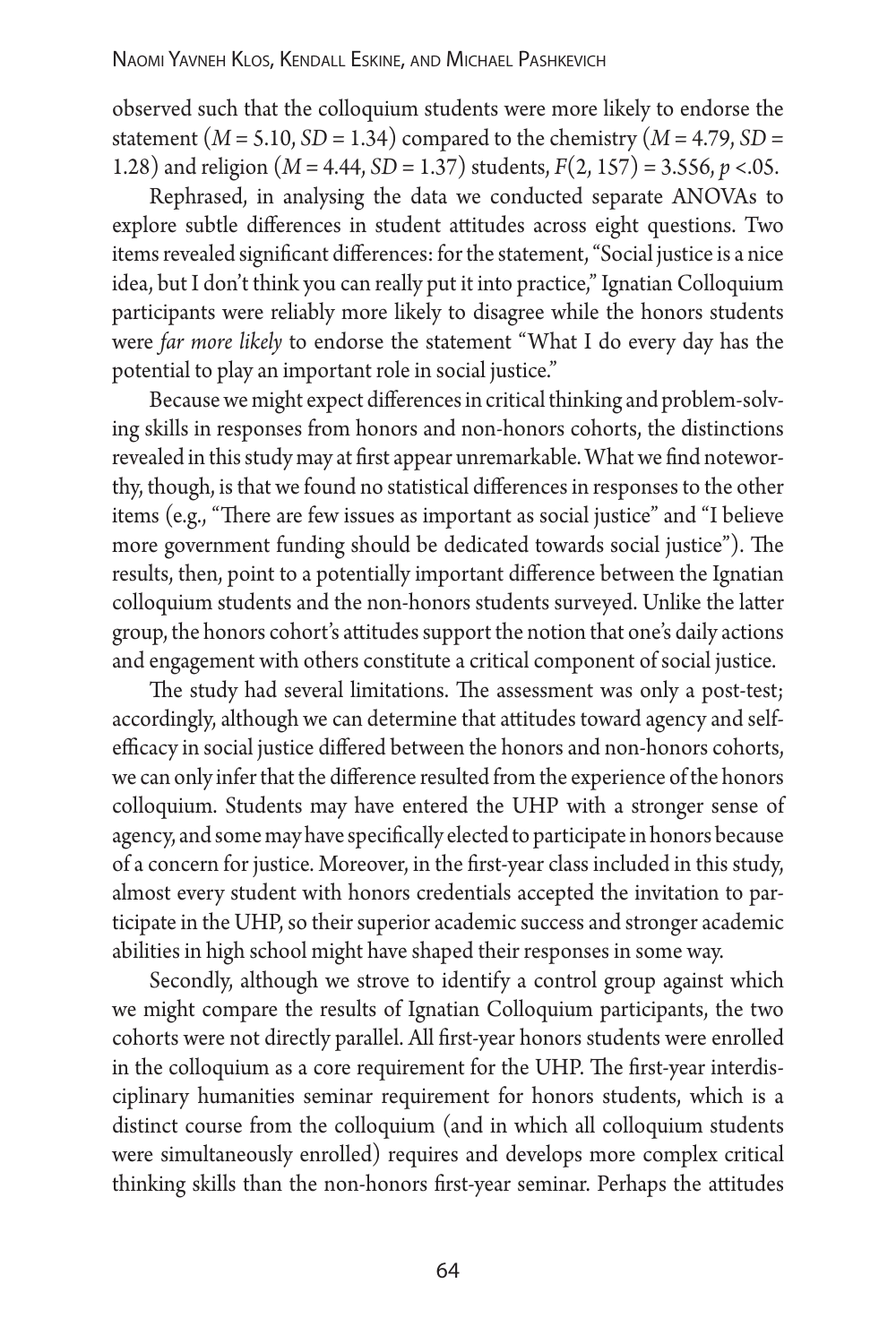of agency and self-efficacy are in some way reflective of more mature critical thinking skills as well as the experience in the colloquium.

Despite these limitations, the data indicate a definite distinction between honors and non-honors responses, with honors students clearly evincing a belief in their own power to effect change. Moreover, honors students may have internalized the lessons of the Social Change Wheel, which presents "socially responsible daily behaviour" as a form of social action. Within the developmental aspect of social justice pedagogy, students' ability not just to recognize injustice but to perceive themselves as actors for justice is an important step in preparing them both for the next requirement in the program—an honors seminar requiring community-engaged research on a social justice issue—and for the ultimate goal of using their intellectual gifts in the service of the world's needs. Our study is relevant to honors generally, not just at Loyola New Orleans; even without a specific mission to awaken students to be "for and with others," honors programs can and usually do seek to have a meaningful impact on improving and humanizing their community, whether local or global. The first step in making strides toward social justice is to recognize our own capability to take such steps. We believe an honors curriculum represents an ideal venue for introducing complex conversations that, over time, can transform classroom discussions into active social change. Educating students to think critically about how they themselves might act justly can be an important first step in the education of honors graduates who will lead their communities in navigating the path to a more just world.

# **acknowledgment**

A preliminary version of this paper was presented at the National Collegiate Honors Council's annual conference in Denver, 2014.

# **references**

- Adams, M. (1997). "Pedagogical Frameworks for Social Justice Education." In Adams, M., Bell, L. A., & Griffin, P. (Eds.), pgs. 30–43.
- Adams, M., Bell, L. A., & Griffin, P. (Eds.). (1997). *Teaching for Diversity and Social Justice*. New York, NY: Taylor & Francis Group.
- Arrupe, Pedro, S.J. (1973). "Men and Women for Others." Valencia, Spain. March 1, 2015 <http://onlineministries.creighton.edu/Collaborative Ministry/men-for-others.html>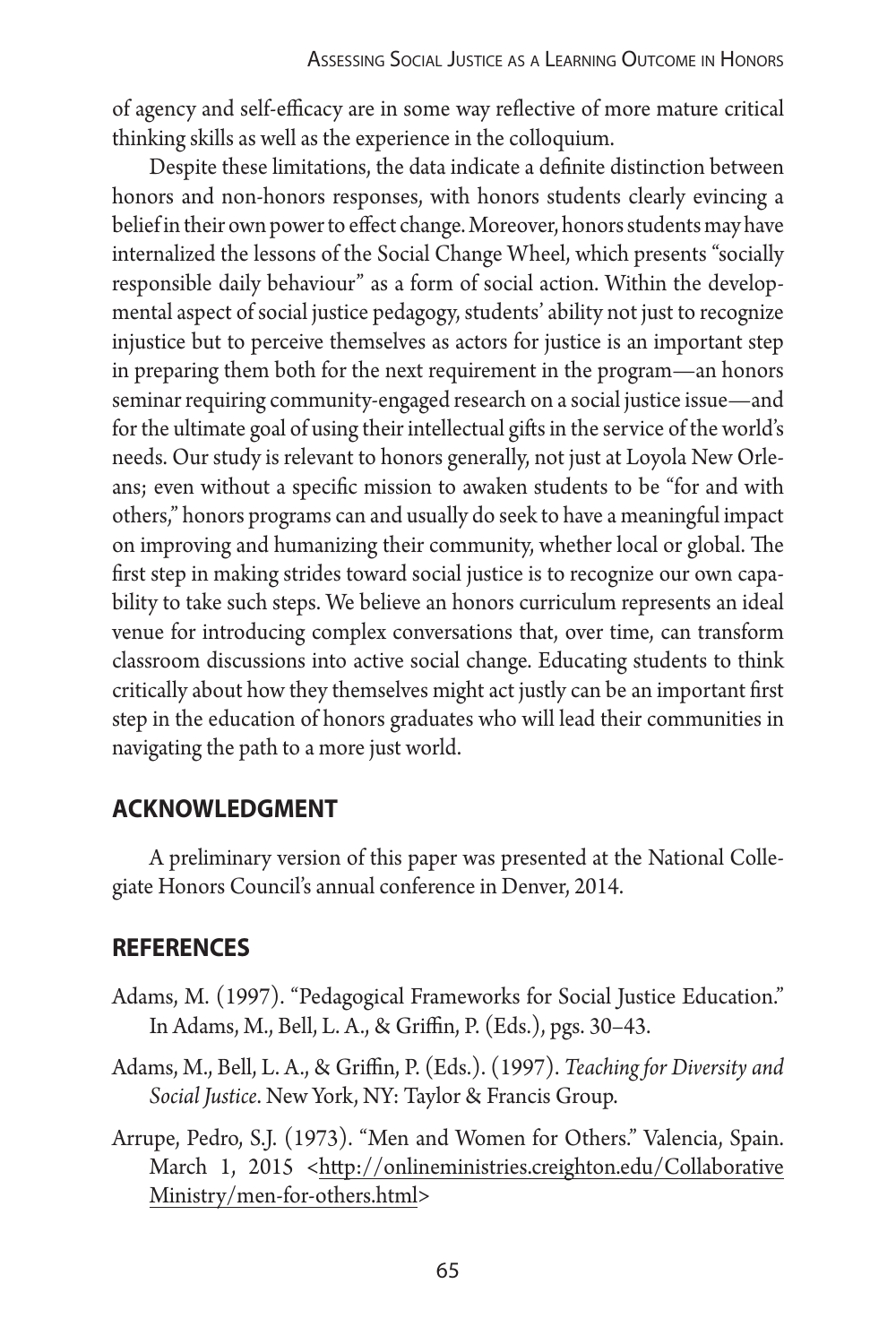- Association of American Colleges and Universities. *Civic Engagement Value Rubric*. March 15, 2015. <http://www.aacu.org/value>
- Association of Jesuit Colleges and Universities Honors Consortium. (2012). "Essential Characteristics of a Jesuit Honors Program." February 28, 2015. <http://academicaffairs.loyno.edu/honors/essential-characteristicsjesuit-honors-program>
- Calderón, J. (Ed.). (2007).*Race, Poverty, and Service Learning: Multidisciplinary Perspectives Through Service Learning.* Sterling, VA: Stylus Publishing.
- Chope, R. C. and R. L. Toporek. (2007). "Providing Human Services with a Social Justice Perspective." In Calderón, 148–166.
- Chubbuck. S. (2007). Socially Just Teaching and the Complementarity of Ignatian Pedagogy and Critical Pedagogy. *Christian Higher Education, 6,*  239–265.
- Coghlan, D. (2005). Ignatian Spirituality as Transformational Social Science. *Action Research, 3(1),* 89–107.
- Cuban, S. & Anderson, J. B. (2007). Where's the Justice in Service Learning? Institutionalizing Service-Learning from a Social Justice Perspective at a Jesuit University. *Equity & Excellence in Education, 40,* 144–155.
- Freire, P. (2005). *Pedagogy of the Oppressed*. New York, NY: Continuum.
- General Congregation 34, Decree 13 (1994). March 1, 2015. <https://www. gonzaga.edu/about/mission/docs/GC34Decree13Cooperation withtheLaityinMission.pdf>
- Georgetown University. (2010). "Inculturation: The Legacy of Matteo Ricci." March 18, 2015. <http://www.georgetown.edu/inculturation.html>
- Georgetown University. (2010). "Inculturation: The Legacy of Matteo Ricci." March 18, 2015. <http://www.georgetown.edu/inculturation.html>
- Kammer, Fred, S.J. (1995; reprinted 2008). *Salted with Fire: Spirituality for the Faithjustice Journey.* Eugene, Oregon: Wipf and Stock Publishers.
- Kolvenbach, Peter-Hans S.J. (2000). "The Service of Faith and the Promotion of Justice in American, Jesuit Higher Education." Address at Santa Clara University, Santa Clara, California, October 6, 2000. March 18, 2015. <http://onlineministries.creighton.edu/CollaborativeMinistry/ Kolvenbach/Kolvenbach-SantaClara.pdf>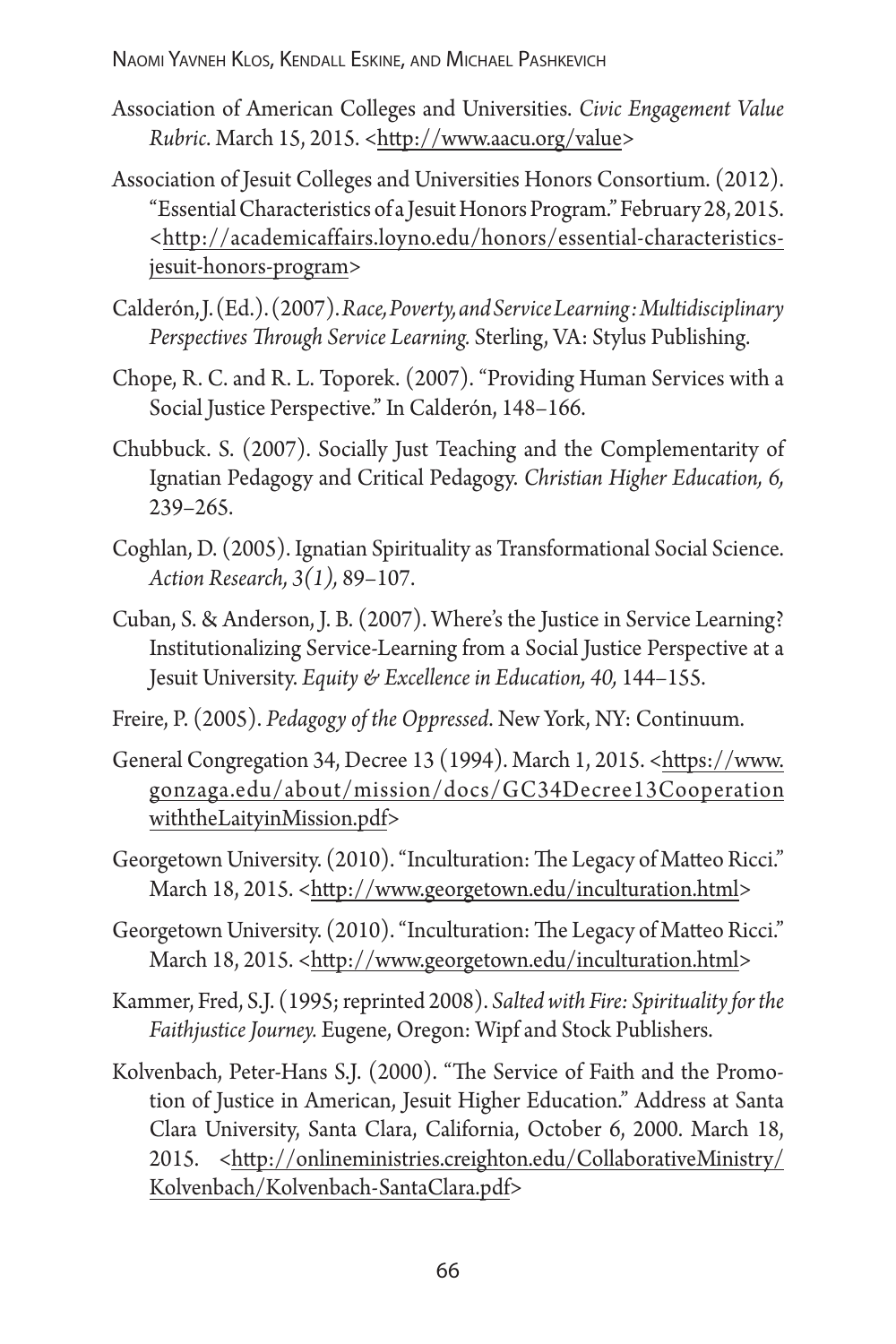- Loyola Press. "The Daily Examen." *IgnatianSpirituality.com.* March 18, 2015. <http://www.ignatianspirituality.com/ignatian-prayer/the-examen/ #sthash.kjuWf1si.dpuf>
- National Collegiate Honors Council. (1994; revised 2014). "Basic Characteristics of a Fully Developed Honors Program." February 28, 2015. <http://nchchonors.org/faculty-directors/basic-characteristics-of-afully-developed-%20honors-program>
- National Collegiate Honors Council. (NCHC, 2014). "Definition of Honors Education." March 18, 2015. < http://nchchonors.org/faculty-directors/ definition-of-honors-education>
- Oldenski, T. (1997). *Liberation Theology and Critical Pedagogy in Today's Catholic Schools: Social Justice in Action*. New York, NY: Garland Publishing.
- Pable, J. (2007). "Social Responsibility by Design: Interior Design, Graphic Design, and Photography Students' Close Encounter with Homelessness." In Calderón, 123–147.
- Popok, C. (2007). "Reflections on Service Learning as a Pedagogical Strategy in Composition." In Calderón, 36–55.
- Schulz, D. (2007). "Stimulating Social Justice Theory for Service-Learning Practice." In Calderón, 23–35.
- "Social Change Wheel." Adapted in 2010 by College of St. Benedict Campus Ministry from a publication by Minnesota Campus Compact. University of Minnesota, 1996. <http://www.csbsju.edu/Documents/CSB%20 Campus%20Ministry/2010%20Social%20Change%20Wheel.pdf>
- Souza, T. (2007). "Creating Social Justice in the Classroom." In Calderón, 187–206.

\_\_\_\_\_\_\_\_\_\_\_\_\_\_\_\_\_\_\_\_\_\_\_\_\_\_\_\_\_\_\_\_\_\_\_\_\_\_\_\_\_\_\_\_\_\_\_\_\_\_\_\_\_\_\_\_

The author may be contacted at yavneh@loyno.edu.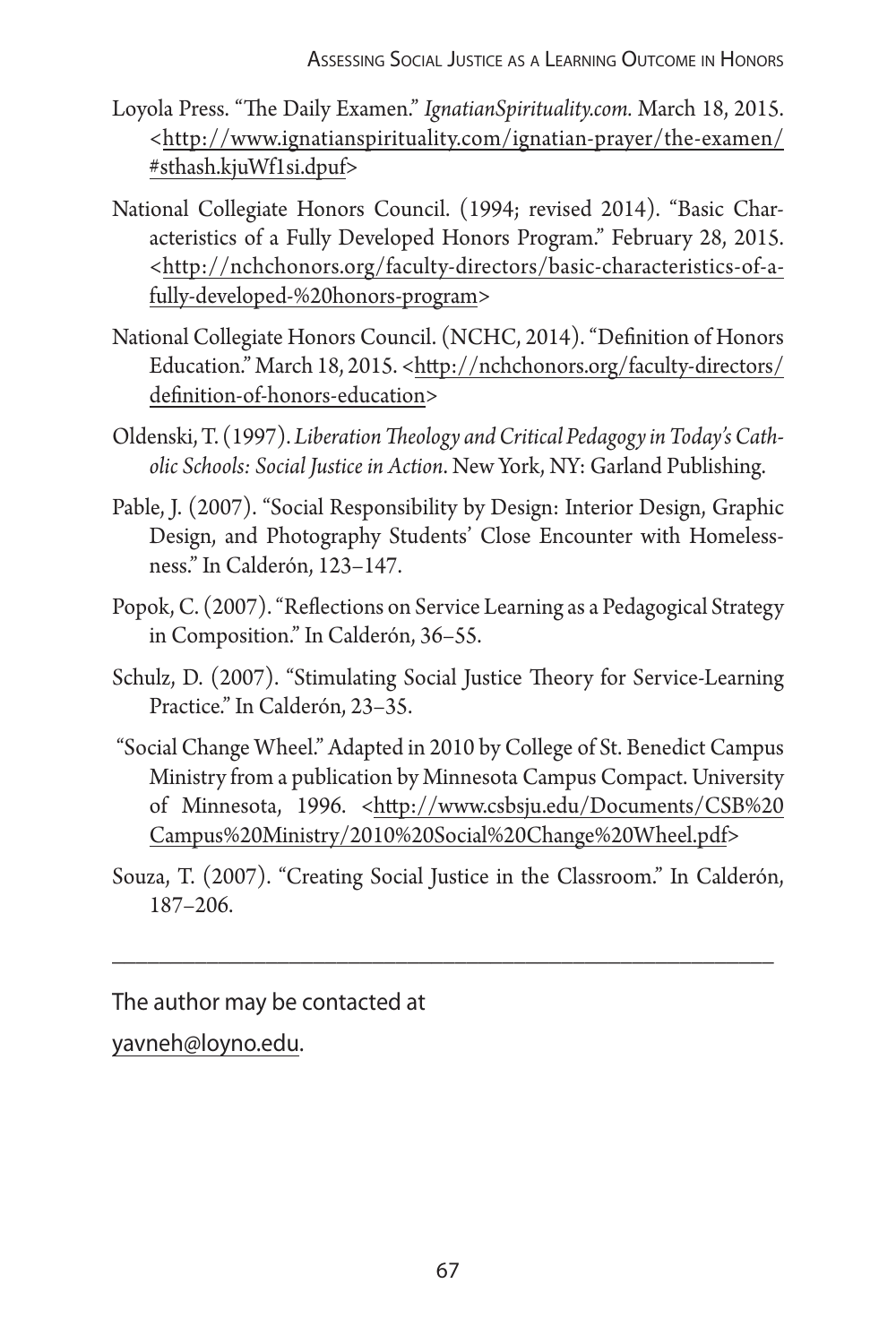# **appendix a**

# **Social Change Wheel**

# *Models of Community Involvement*

SOCIALLY RESPONSIBLE DAILY BEHAVIOR Activities that help make the world a little brighter for everyone

- **•** Biking, taking public transportation, or carpooling to work
- **•** Shopping at stores which give back to the communities they are located in directly
- **•** Recycling , composting, etc.

#### ADVOCACY THROUGH COMMUNITY EDUCATION

Activities which raise awareness and/or change people's actions or attitudes

- **•** Speaking to community groups about homelessness, crime, or recycling in their local community
- **•** Developing workshops for groups to increase multicultural understanding

### COMMUNITY BUILDING

Activities that build trusting relationships among individuals and groups around issues of common concern

- **•** Participating in March of Dimes
- **•** Community clean-up efforts after a flood, earthquake, tornado or hurricane
- **•** Planting a community garden as part of neighborhood revitalization efforts

#### **DIRECT**

Activities which address in always the conditions from

- Serving food at a soup k
- Improving literacy skills
- Doing household project

#### GRASSROOTS POL PUBLIC PO

Activities that identify allie and implement strategies fo

- Door-to-door campaign
- Lobbying for additional housing
- Organizing a Congression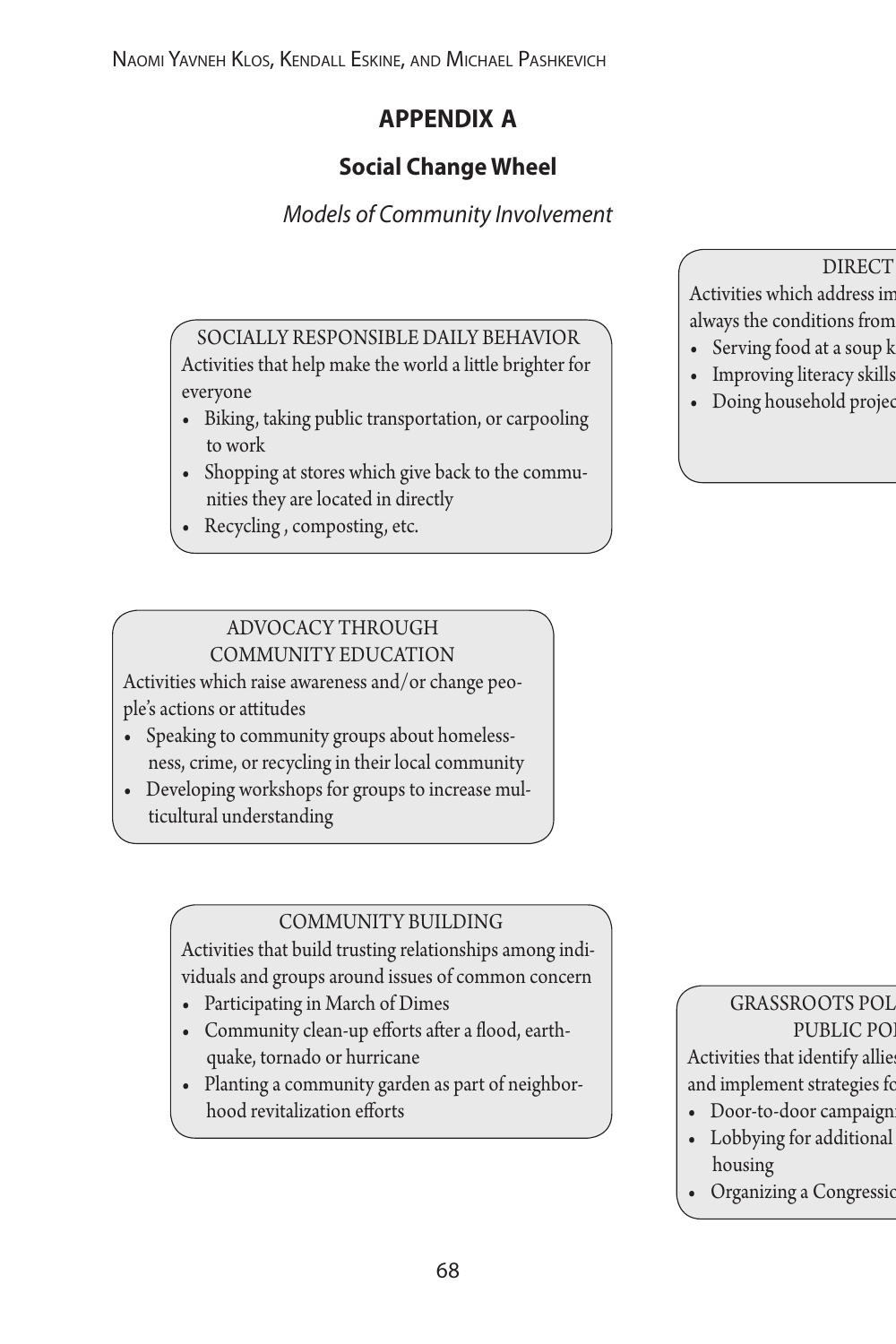#### **SERVICE**

- mediate needs but not
- which needs emerge
- $\mathbf{a}$
- for adults and children
- **ts for the elderly**

### COMMUNITY/ECONOMIC DEVELOPMENT

Activities that identify human/economic assets of a neighborhood or community

- **•** Completing a neighborhood assets inventory
- **•** Offering leadership classes to local residents
- **•** Working to educate a community about public health issues

VOTING/FORMAL POLITICAL ACTIVITIES Activities that mobilize people to influence public policies through formal political channels

- **•** Organizing voter registration drives
- **•** Working for a political campaign

### DIRECT ACTION STRATEGIES

Activities that use confrontation or public disobedience as a strategy for raising awareness of an issue

- **•** Picketing or holding a candlelight vigil at the capitol
- **•** Participating or organizing rallies and marches

# ITICAL ACTIVITY/

LICY WORK s, build common ground, and implement strategies for changing public policy **ing for clean water action •** Lobbying for additional funding for affordable

**•** Inditure writing campaign

69